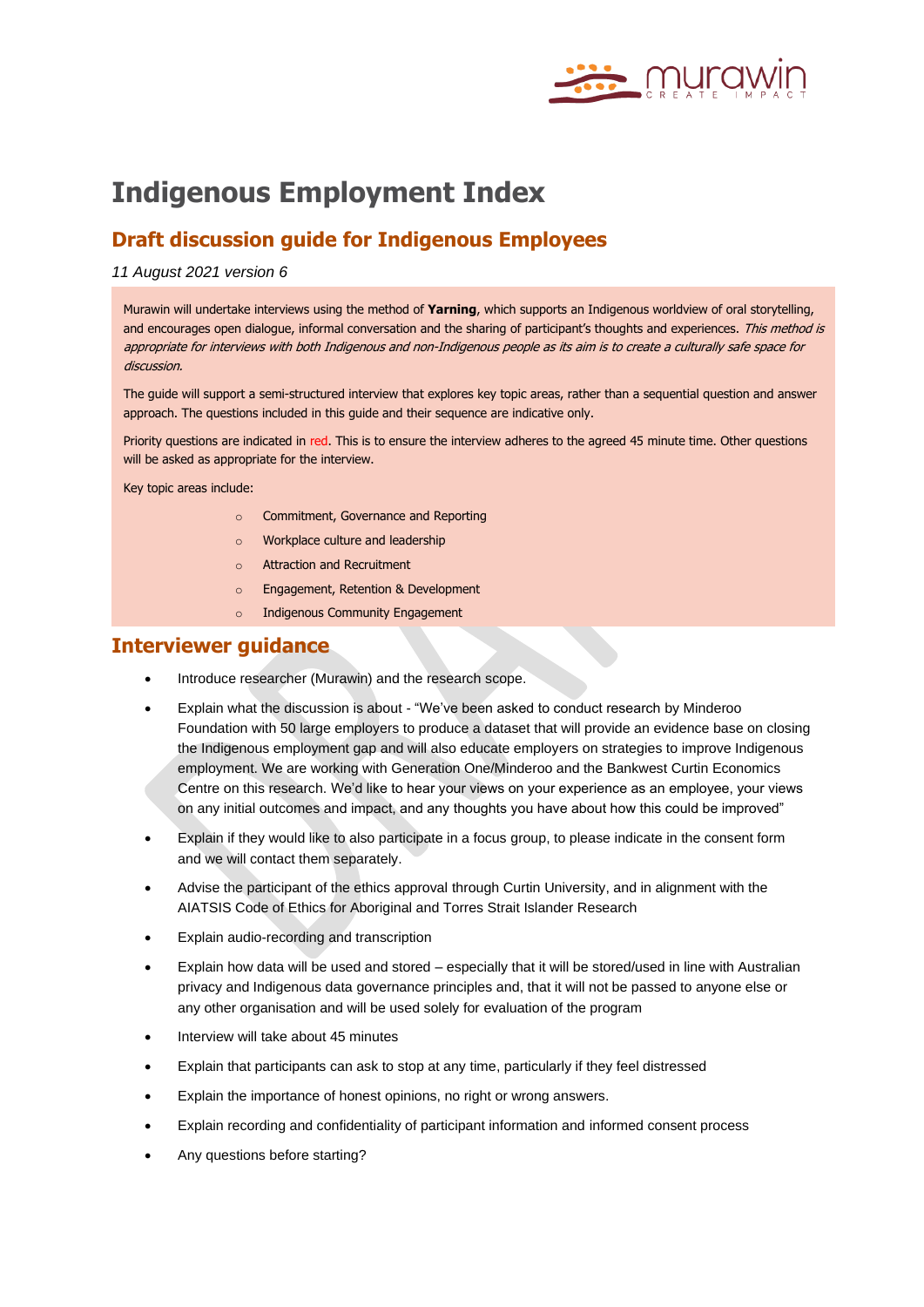# **Discussion guide**

## **1 Introductions and context**

For Indigenous employees:

- Can you tell me a bit about yourself your mob, where you're from?
- And what about your role and the company you work for?
- How did you get started with these mob?
- How long have you been working for here?
- What attracted to you to this role?
- What do you like about the role?
- When you talk about your experience, think about how this compares to previous workplaces.
- **2 Attraction and Recruitment**
	- What was your experience like searching for jobs?
		- o Were there a lot of opportunities available? How did you find this job?
			- Were you involved in any Indigenous-specific programs such as an Indigenous recruitment agency or job fair?
			- If yes, did these programs provide any support such as a working with children check or licence?
		- o Did you feel as if the job market was welcoming to you as an Indigenous candidate? Why or why not?
	- What about in your current role, is it targeted for Indigenous candidates only?
		- o If no, were you asked to identify yourself as Aboriginal and/or Torres Strait Islander in the recruitment phase or when you commenced employment?
			- How was this done?
			- Did you feel comfortable in doing so?
	- Did the job ad include anything that stood out to you as an Indigenous person? e.g., was language included in the advertisement, did it say Aboriginal and Torres Strait Islander applicants are welcome to apply?
	- What was your interview process like?
		- o Did you feel culturally safe?
		- $\circ$  If so, what was done during this process to make you feel this way?
	- Overall, how do you feel about your organisation's approach to recruitment?
- **3 Engagement, Retention & Development** 
	- What support was offered to you by the organisation when you started work with them?
		- o Overall, how do you feel about the supports that are offered for Indigenous employees?
	- What does your review process look like?
		- $\circ$  How do you work with your manager to identify career goals and development opportunities?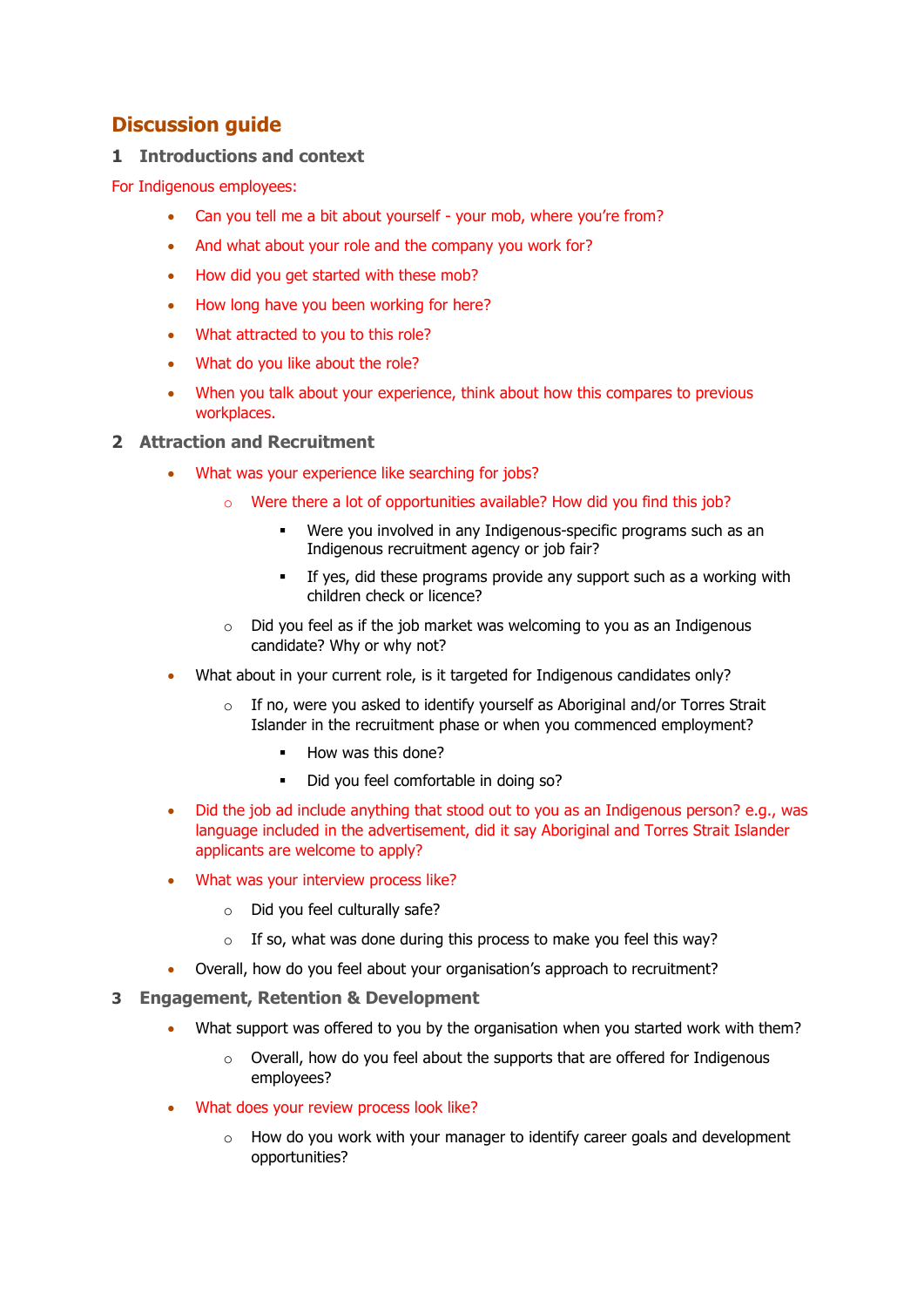- o Are you provided opportunities or activities for professional development and leadership?
- o Do you feel confident, encouraged, and supported to participate in these activities?
- $\circ$  Do you feel that these activities are appropriate and or accessible for Indigenous employees?
- How are Indigenous people represented at leadership level in the organisation?
	- o What about managers and team leaders?
	- o Do you feel that leadership opportunities are accessible to you as an Indigenous employee?
	- o Overall, how do you feel about the organisations current level of Indigenous leadership?
- What do you understand about HR options for cultural needs? E.g. time for sorry business, allowances to work 'on Country', recognition of kinship/guardianship requirements?
	- o How confident and safe do you feel making HR requests based on cultural needs?
- How responsive do you feel your organisation is to experiences of racism, harassment or discrimination in the workplace? Prompt: this can include stereotypes, jokes and not being taken seriously.
	- o What avenues of communication and feedback are there for you to raise any issues you face as an Indigenous employee with management?
	- o How confident do you feel to be able to raise an issue?
	- $\circ$  Could you outline any experience you have had with these processes to date, and what your experience has been?
	- o Do you feel you will be acknowledged, appropriate support provided, and/or action taken?
- What programs and supports are available to you at work to support your wellbeing as an Indigenous person? E.g., health and wellbeing services, financial literacy etc.
	- $\circ$  If available, do you feel comfortable to access these programs and supports?
	- o Do you feel that these are culturally safe and responsive to Indigenous needs and experiences?
	- o How is cultural safety encouraged by your line manager?
- Are you provided with opportunities to network with other Indigenous employees?
	- $\circ$  If yes, is this something that you value?
	- o Are you encouraged by your manager or leadership to participate?

#### **4 Workplace culture and leadership**

- How culturally responsive do you feel your organisation is? This refers to being aware of and having respect for Indigenous ways of working, thinking and being.
	- o How does your organisation celebrate Indigenous culture? E.g., events, art, Country, place, language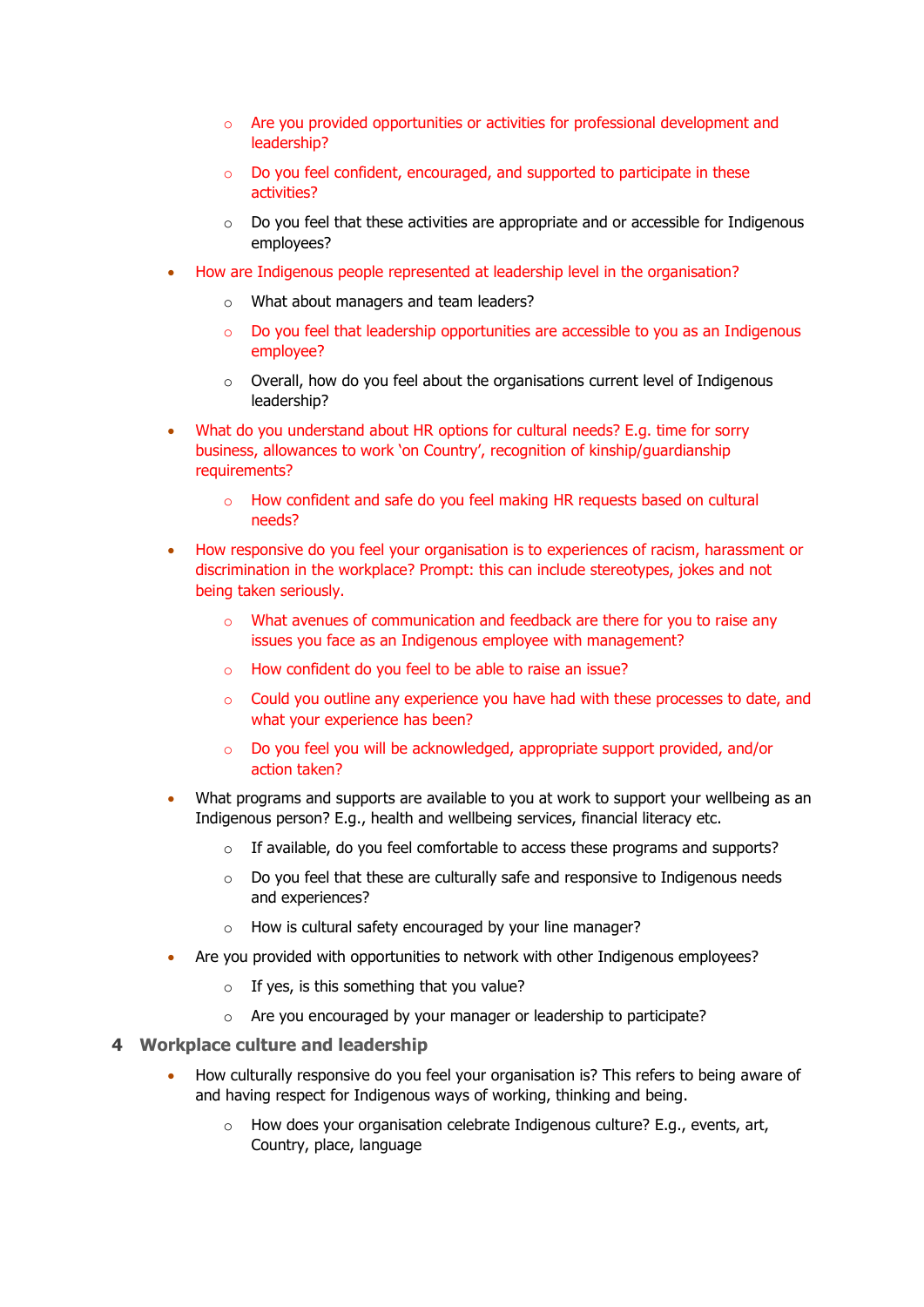- o How important do you feel it is that the organisation provides training or acknowledges past injustices at these events?
- o Do you feel you have to hide or change your identity or character at work to fit in?
- o How are Indigenous Australians represented in marketing material, including graphics, or customer facing materials?
- o What is your organisations process regarding Acknowledgement of Country?
	- How do you feel about this process and how Acknowledgements are being conducted? E.g., How personalised and well thought out do you think they are?
- What cultural activities or training does your organisation provide?
	- o How do you feel about the training and the outcomes it achieves?
- What do you think are leadership's expectations around building an inclusive work environment?
	- o How are these expectations communicated with employees?
- Do you believe your organisation will treat you fairly?
- Are you aware if there is an employee engagement process? E.g. survey
	- $\circ$  If so, does it capture the perspectives of Indigenous employees?
	- o Do you feel confident, encouraged and supported to provide your perspective?
		- Do you feel your perspective is acknowledged and valued?
	- $\circ$  How do you feel this information is being used is business decision making, marketing, communications and/or activities and events?
	- o Overall, how do you feel about your organisations approach to Indigenous engagement?
- **5 Commitment, Governance and Reporting**
	- Do you know much about your organisation's diversity and inclusion strategy?
		- o If yes, does it represent the needs and aspirations of Indigenous employees?
		- o How committed do you feel your organisation is to diversity and inclusion?
	- What is your understanding of the organisation's RAP, Indigenous employment strategy and/or commitment to reconciliation?
		- o If RAP or Strategy:
			- what role have you played in its design and implementation?
			- what do you think it has achieved to date?
			- Is there a working group or reconciliation action group responsible for the RAP?
			- How supportive do you feel all staff are toward the RAP and RAP activities?
		- o Overall, how do you feel about your organisation's commitment and approach to reconciliation?
	- Are you aware if the organisation has KPIs for Indigenous employment?